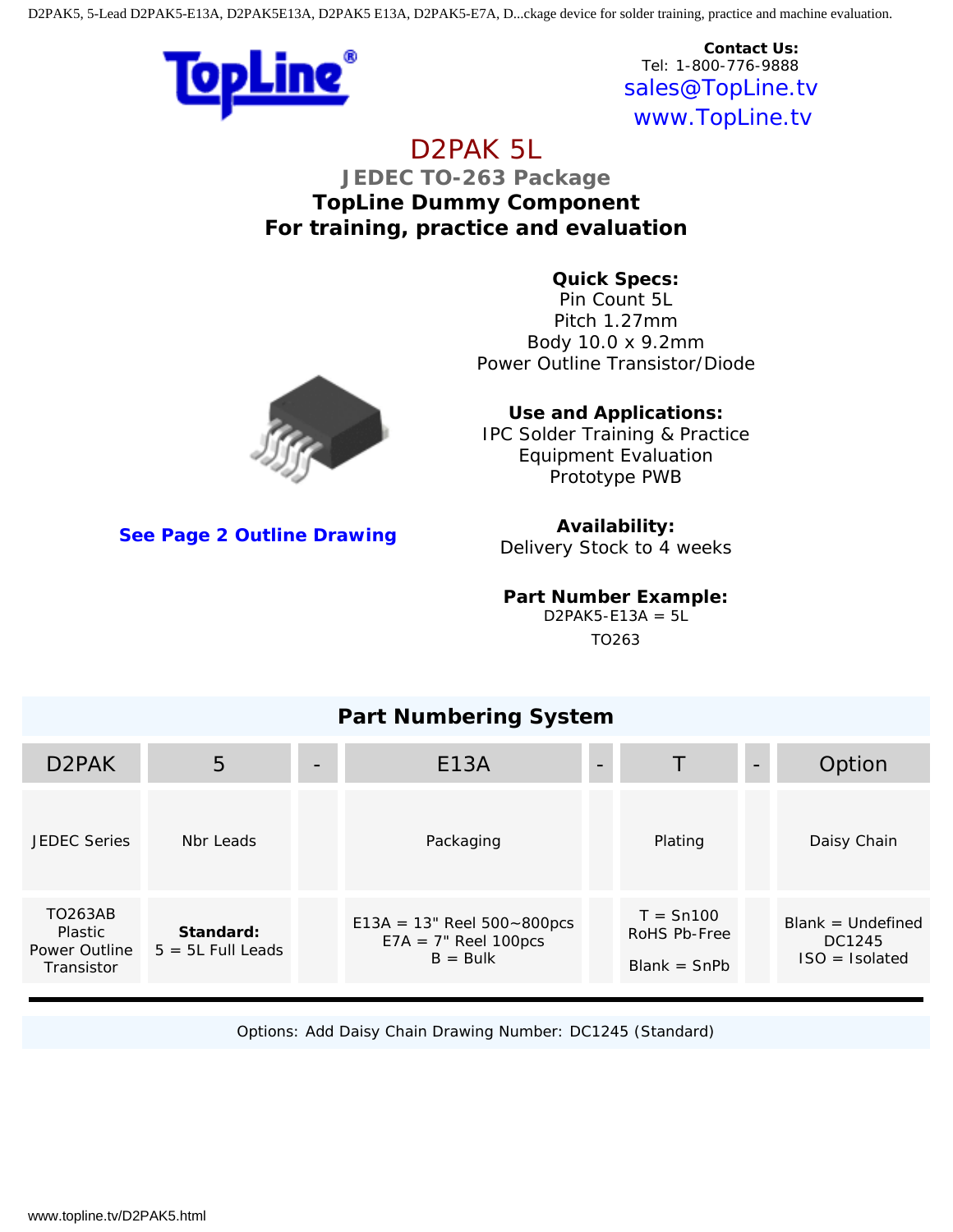







|         |            |                              |          |                    | ⁄ზ    |       |                  |       | ਨ          |      |      | あ          | Π                 |
|---------|------------|------------------------------|----------|--------------------|-------|-------|------------------|-------|------------|------|------|------------|-------------------|
| 0.045   | 0.091<br>⌒ | $\frac{1}{10}$<br>$\bigcirc$ | ات<br>Ľ. | $\overline{0.045}$ | 0.06  | 0.400 | ⊂<br><b>1951</b> | 0.012 | ⊂<br>950.0 | 000' | 117  | MIN<br>N   | $\overline{\leq}$ |
| й<br>Сп | 1110       | 1720                         | 0.625    | <b>Q.055</b>       | 220'0 | 0.420 | 0.361            | 0.018 | 0.035      | 0.01 | 1810 | <b>NAX</b> | .<br>ד            |

| 0.303         | ロこのの |
|---------------|------|
| ての            | スの   |
| $\frac{1}{2}$ | ゎ    |